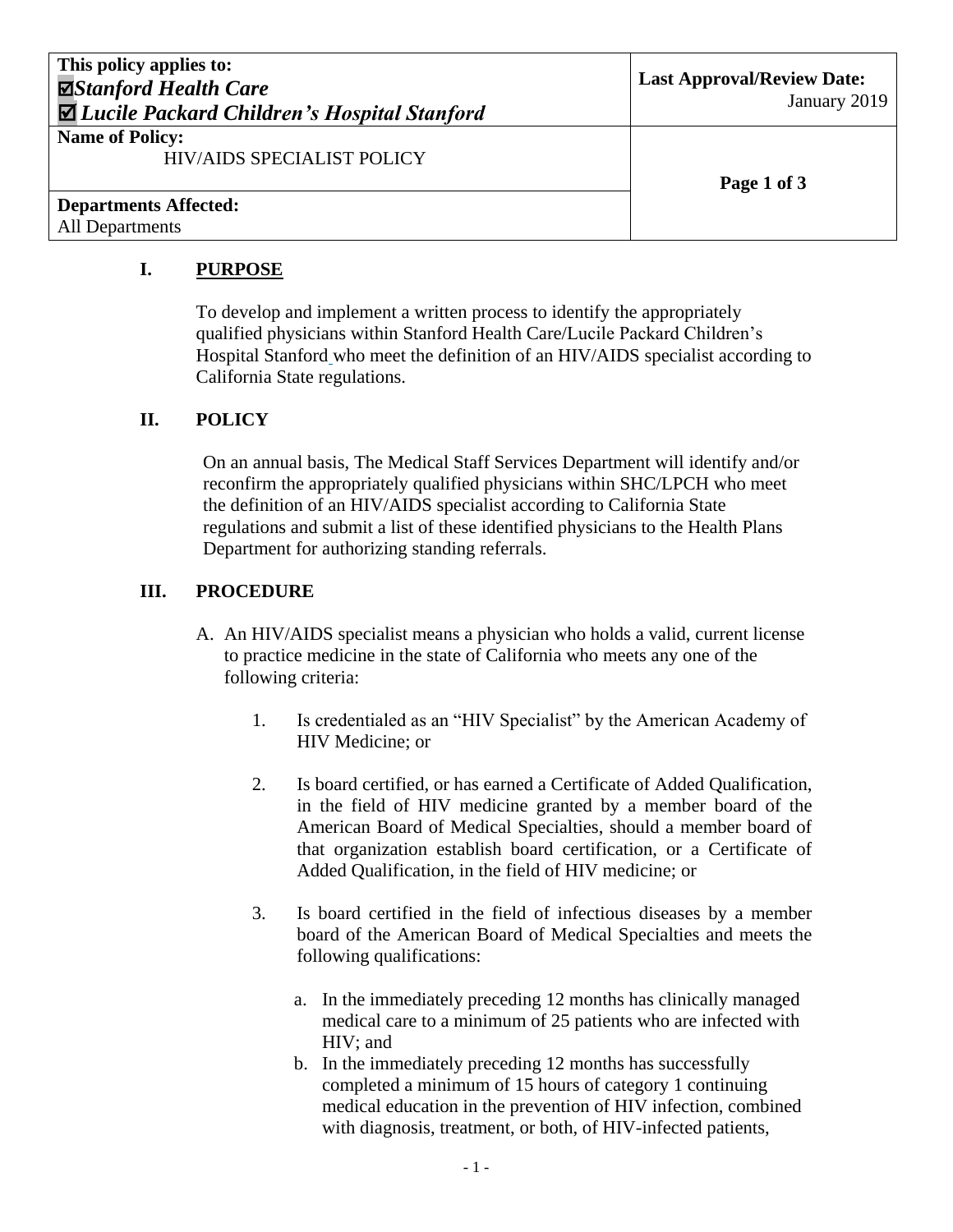# **This policy applies to:** *Stanford Health Care Lucile Packard Children's Hospital Stanford*

#### **Name of Policy:**

HIV/AIDS SPECIALIST POLICY

| <b>Departments Affected:</b> |
|------------------------------|
| All Departments              |

**Page 2 of 3**

including a minimum of 5 hours related to antiretroviral therapy per year; or

- c. Meets the following qualifications:
	- 1. In the immediately preceding 24 months has clinically managed medical care to a minimum of 20 patients who are infected with HIV; and
	- 2. Has completed any of the following:
		- a. In the immediately preceding 12 months has obtained board certification or recertification in the field of infectious diseases from a member board of the American Board of Medical Specialties; or
		- b. In the immediately preceding 12 months has successfully completed a minimum of 30 hours of category 1 continuing medical education in the prevention of HIV infection, combined with diagnosis, treatment, or both, of HIV-infected patients; or
		- c. In the immediately preceding 12 months has successfully completed a minimum of 15 hours of category 1 continuing medical education in the prevention of HIV infection, combined with diagnosis, treatment, or both, of HIV-infected patients and has successfully completed the HIV Medicine Competency Maintenance Examination administered by the American Academy of HIV Medicine.

(Source: California Code of Regulations Title 28 Section 1300.67.60; California Health and Safety Code 1374.16)

B. SHC/LPCH must provide evidence that the list of identified physicians qualifying under state law as HIV/AIDS specialists has been provided to the Health Plans Department, who is responsible for authorizing standing referrals, pursuant to California Health & Safety Code 1376.16. (Source: California Code of Regulations Title 28 Section 1300.67.60; CA H&SC 1374.16)

# C. **RELATED DOCUMENTS**

HIV/AIDS Attestation